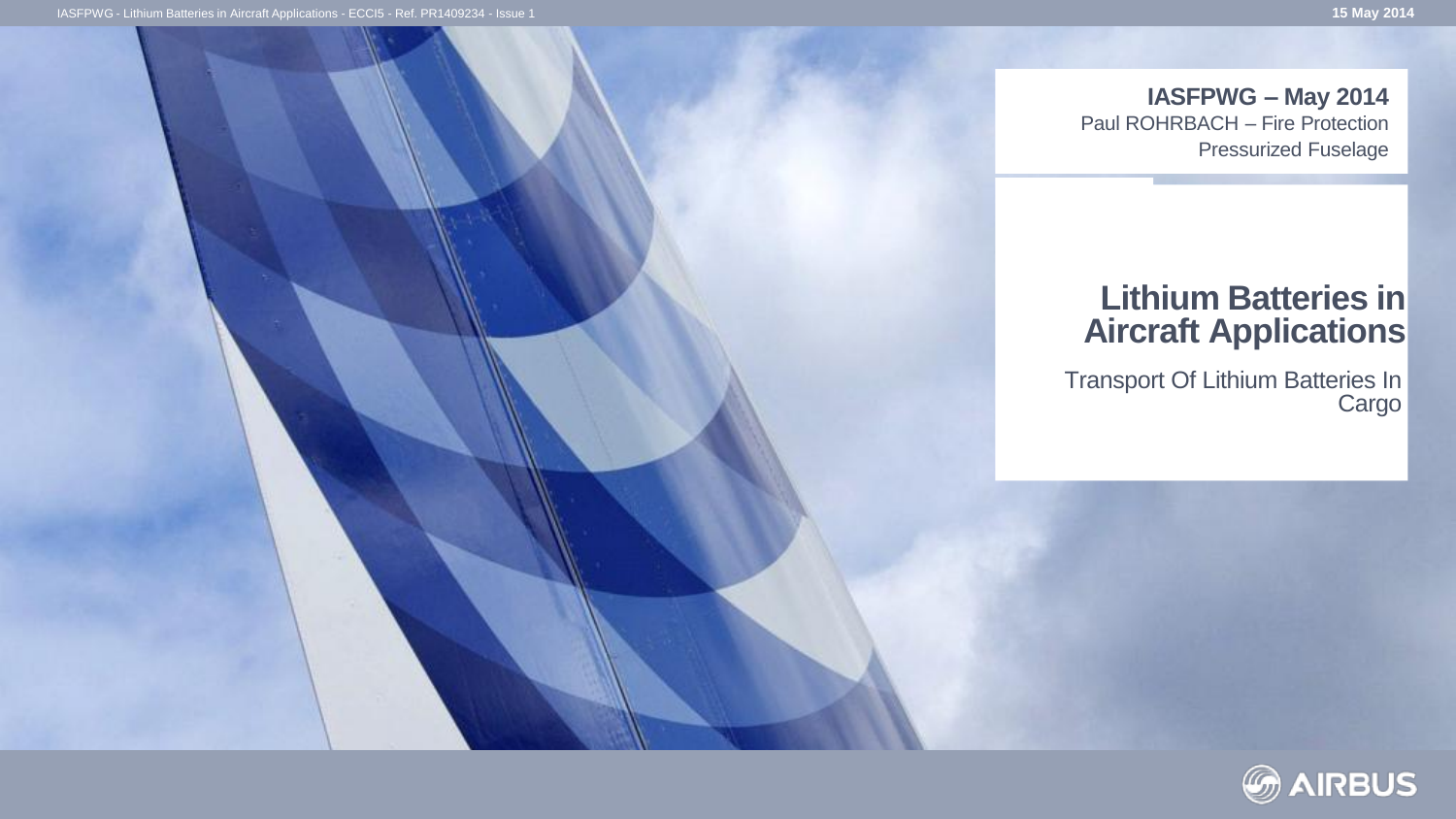#### **Introduction**

• The growing threat of Lithium Batteries on Aircraft is considered at all levels  $\triangleright$  Airbus is active in supporting international efforts to address this threat.



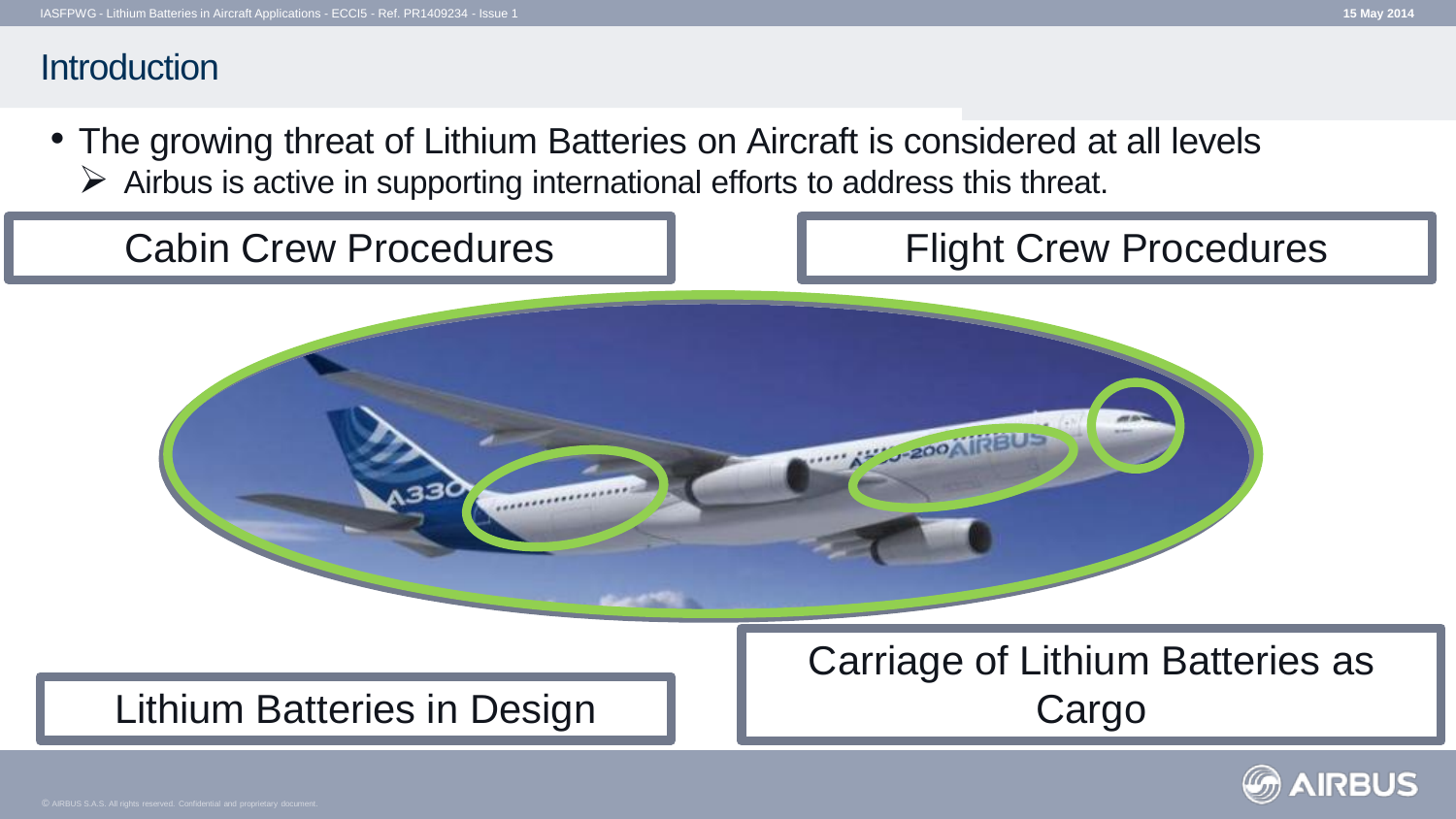#### Airbus Status of Different Applications of Lithium Battery Technology on Aircraft

## Cabin Procedures:

Airbus procedures developed and published in operational documentation

## Cockpit Procedures:

- Generic procedure developed and available
- Airbus tests for finalization of procedures should be completed by Q3 2014

## $\checkmark$  Lithium Batteries in Design:

Review of installation of all equipment using Lithium based Battery technology

#### Carriage of Lithium Batteries as Cargo:  $\triangleright$  Airbus status to be advised during this presentation...

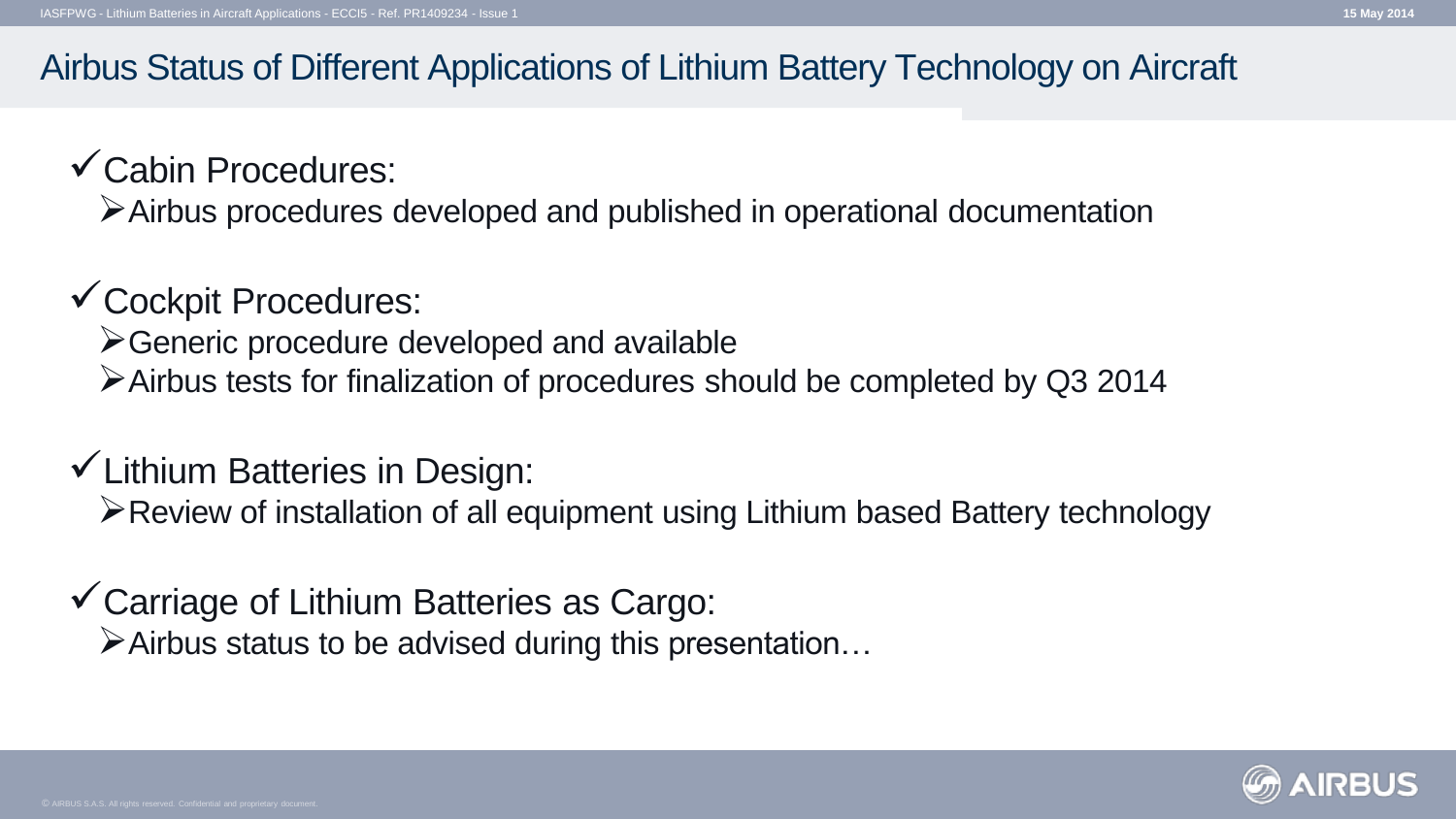## Lithium Battery As Cargo  $\rightarrow$  Where Are We Today?

- ICAO Hazardous Material regulations **do not** prevent carriage of large quantities of Lithium Batteries on the same aircraft.
	- Weight of batteries packed in the same box is limited,
		- Number of boxes to be loaded on same pallet on aircraft **is not** limited
	- Small batteries (section II), batteries fitted in electronic devices or inside same packages do not need to be declared as "**Declared Dangerous Goods**".
		- Operator may not be aware of the Lithium Batteries in such cargo.
			- **Next step is Industry position on prohibition of carriage of Lithium Metal Batteries on passenger Aircraft**
			- **Industry to develop advice relating to similar fire threat of shipment of large quantity of Lithium Ion Batteries**

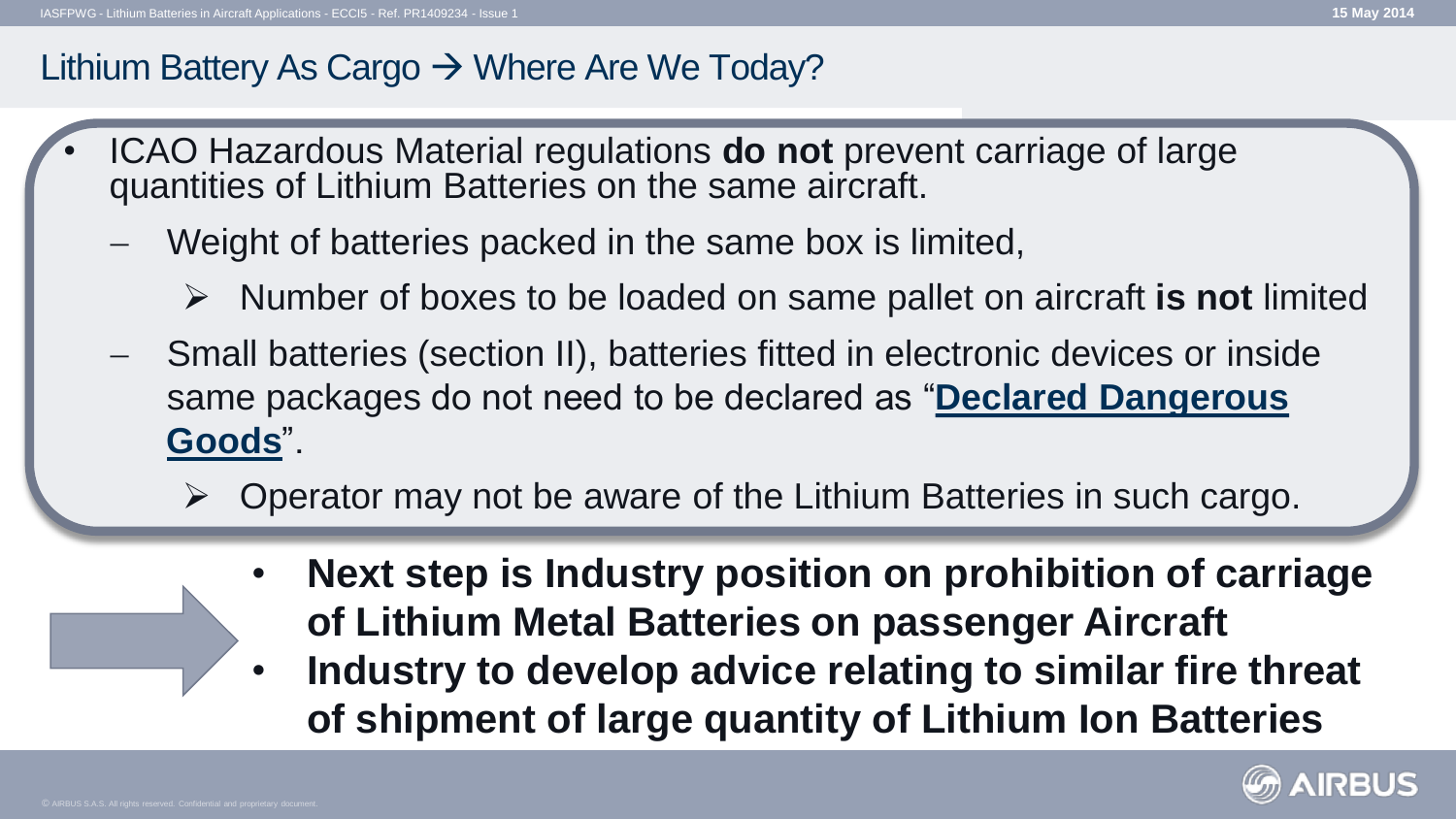## The Industry Reaction

- $\checkmark$  Airbus Participation
- Intense activity from International Working Groups to address new threat
	- Commercial Aviation Safety Team Safety Enhancement (**CAST** SE) 126
		- $\triangleright$  Co-chaired by representatives from UPS and FAA
	- International Aircraft Systems Fire Protection Working Group (**IASFPWG**)  $\triangleright$  Chaired by FAA
	- $\checkmark$  ICAO Dangerous Goods Panel (DGP) WG and Subgroups
	- $\checkmark$  Development of packaging performance criteria and test method for safe Lithium Battery shipment, chaired by FAA
		- Industry position is unlikely to limit carriage of lithium batteries
			- Tentative to draw a common approach (lobbying) from aircraft manufacturers:
				- "Layered protection sequence should be focused at the source of the threat and then expand outward as necessary:
					- Battery ► Box ► Container ► Compartment ► A/C level"



**But**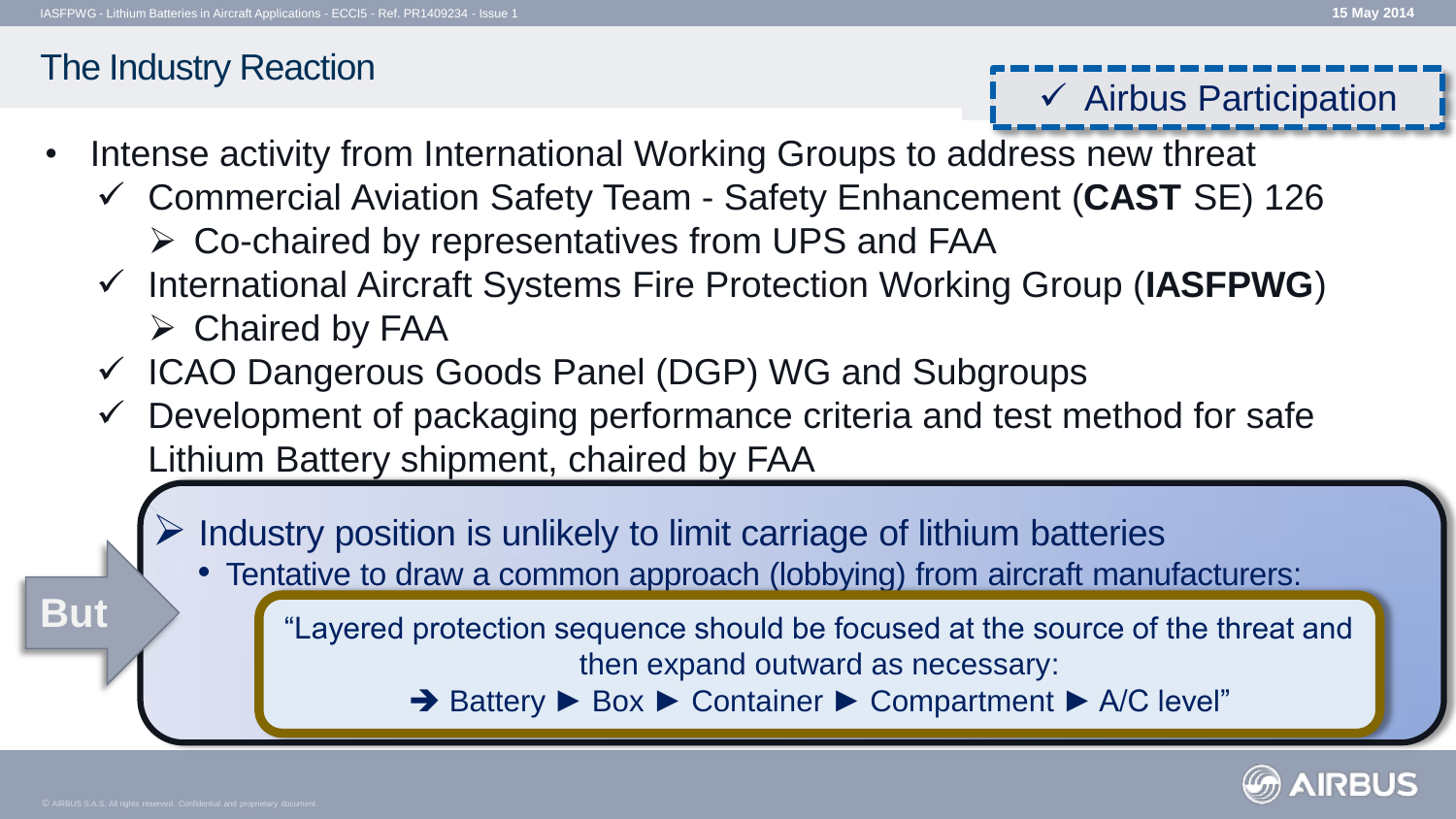## Carriage of Lithium Batteries as Cargo

- Lithium Batteries on board aircraft represent an increased fire threat:
	- $\triangleright$  Existing cargo compartment fire protection standards only consider carriage of general cargo
	- $\triangleright$  The existing fire protection capabilities of the compartments do not consider specific hazards of transport of Lithium Batteries

Air-Carrying exposure increasing, in line with increased global carriage of Lithium Batteries.

> **Current certification standards do not take into consideration this threat**

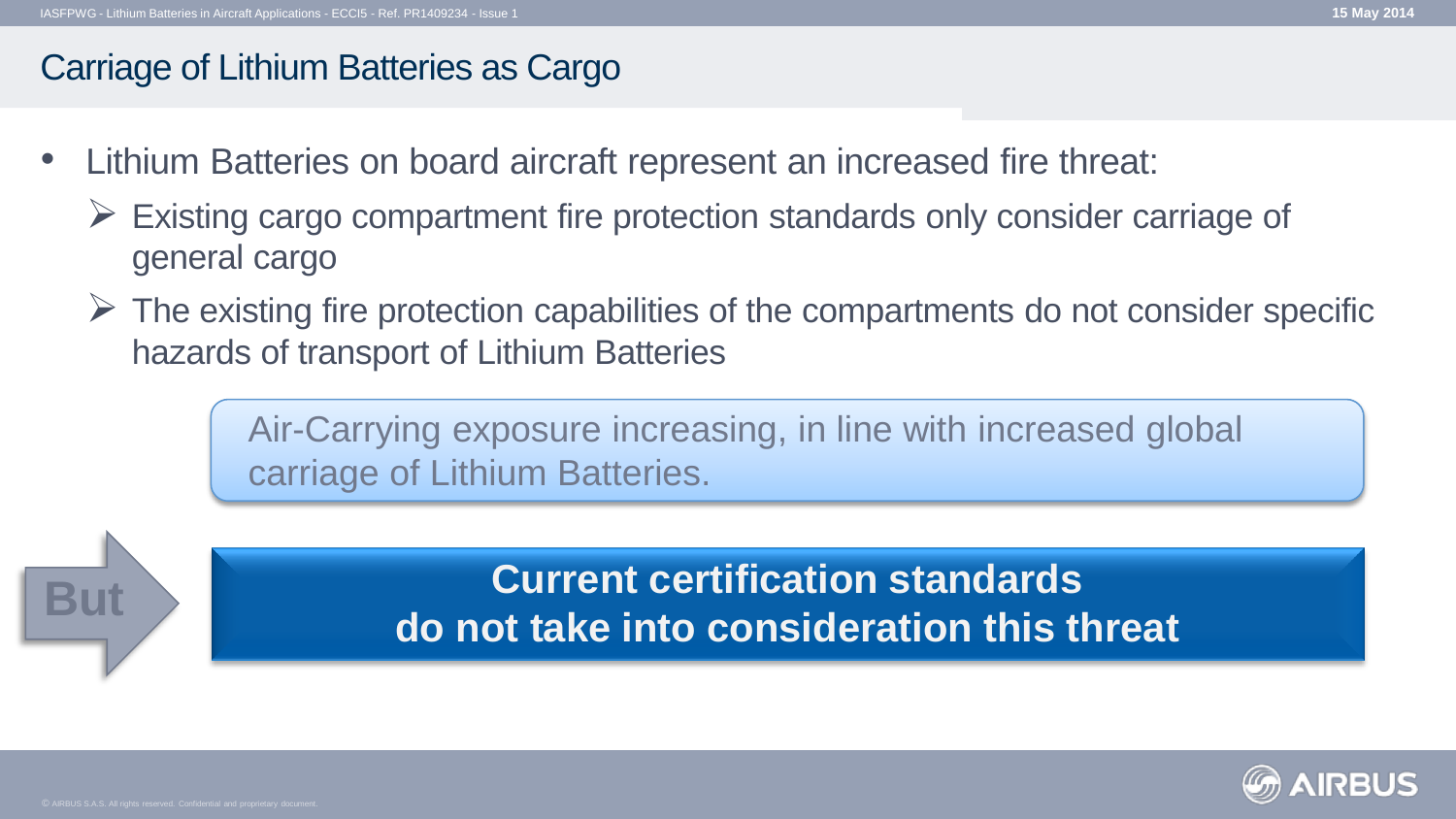## Consideration of Risk of Lithium Battery Carriage

• Key parameter is level of energy associated with quantity of batteries involved:

Pat Cabin

A PED Lithium Batteries fire located in a *cabin passenger* bag or within the flight deck will be **manageable**



A small number of Lithium Battery packs in a **class C cargo** compartment, **aircraft survivability is expected**.

• Industry Testing needed to validate this hypothesis

**Aircraft survivability threatened** in case of Lithium Battery fire involving a high number/weight/energy of battery in a Class C or Class E cargo compartment  $\rightarrow$  Demonstrated by FAA full scale tests

**As an industry we need to fully categorize and understand risks relating to limit of Lithium Battery quantity that can be safely carried.** 

PED Portable Electrical Device

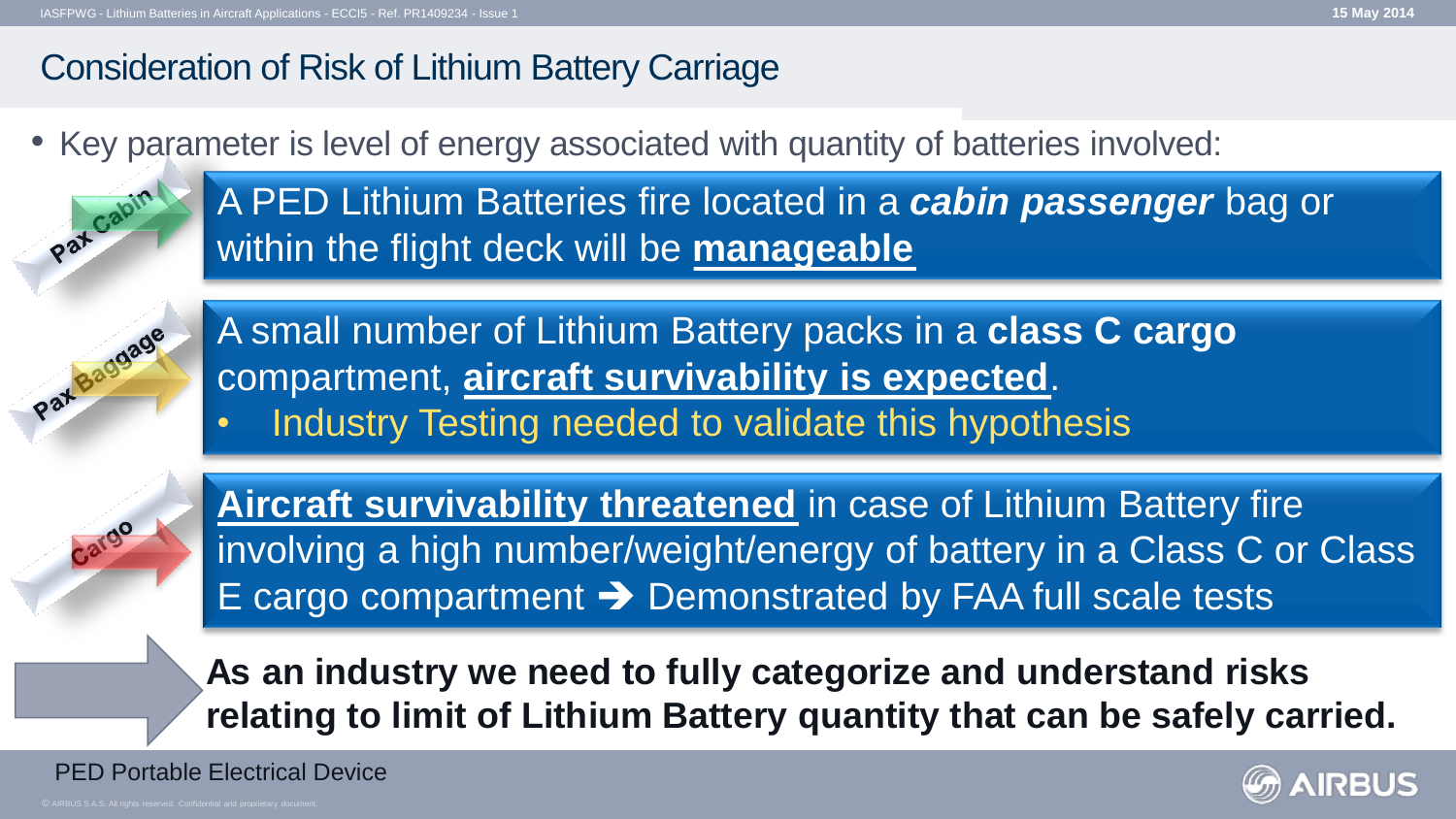## Airbus Way Forward And Action Plan



**Action II**: Active participation in WGs : CAST, IASFPWG, ICAO DGB-WGs and Subgroups

**Action III:** Benchmarking/adaption of available industrial technologies for aircraft application



**Process**

Addressed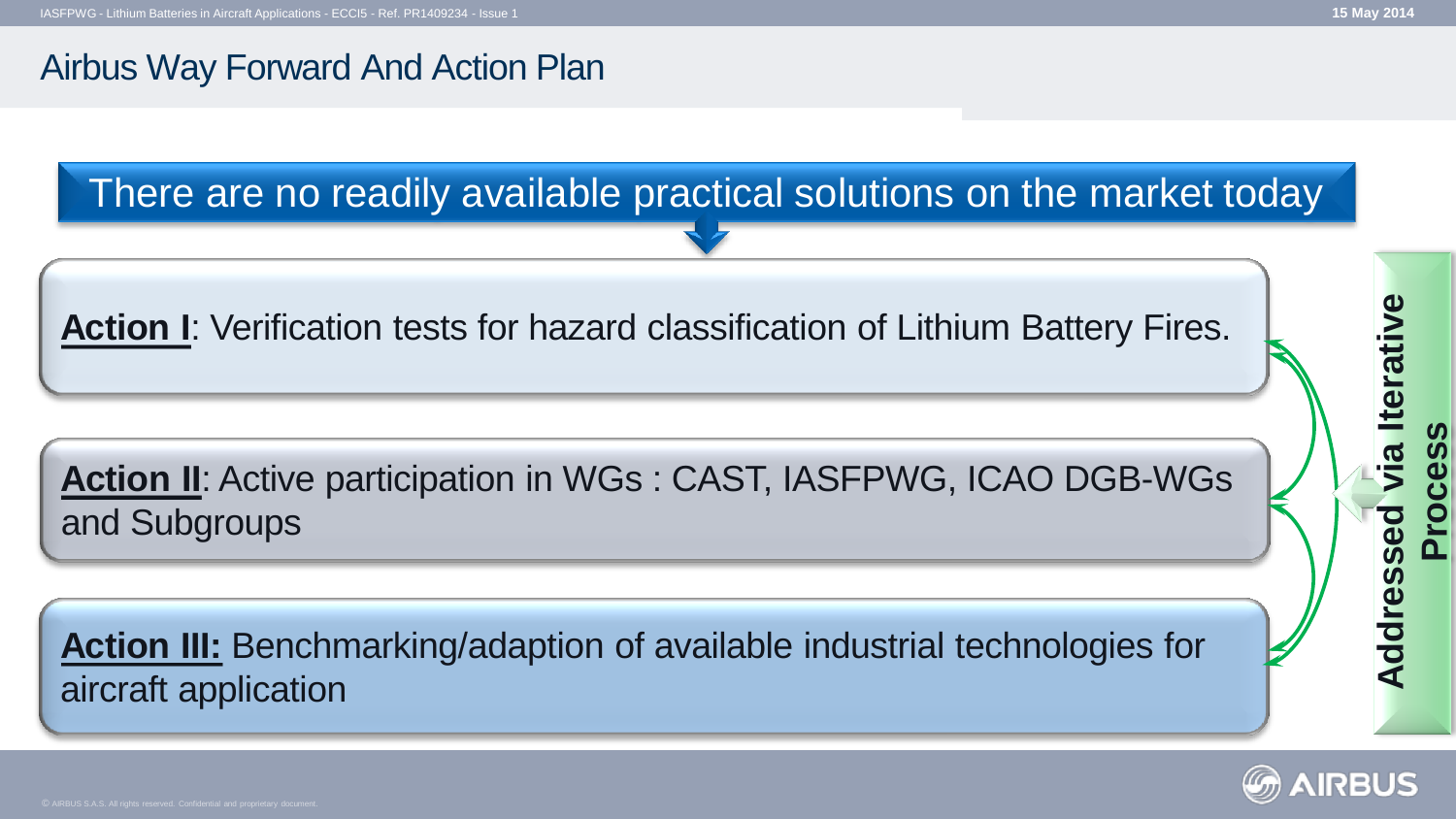- $\checkmark$  Lithium batteries pose a unique hazards for cargo compartments design, the cargo is certified for carriage of general cargo.
- $\checkmark$  As an industry we need to fully categorize and understand risks relating to limit of Lithium Battery quantity that can be safely carried.
- $\checkmark$  The industry needs to work together. As a first step to mitigate against the risk: Restrictions on carriage of Lithium Metal Batteries on passenger aircrafts need to be published. Layered solutions to ensure safe transport of Lithium Battery have to be developed.
- $\checkmark$  Airbus is a key participant of the industry working groups  $\triangleright$ The action plan to address risks of carriage of Lithium Batteries considers the industry positions

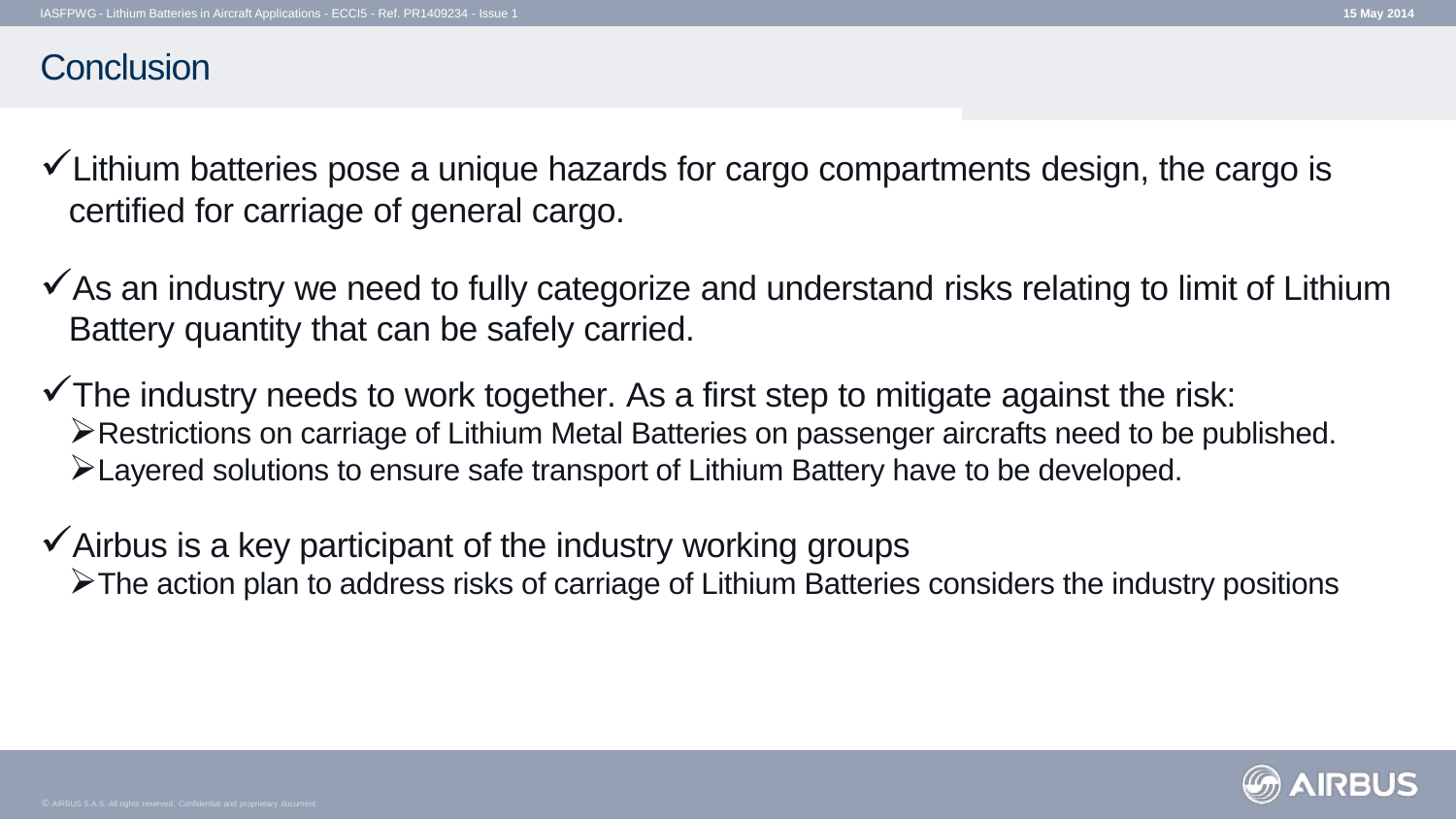## Thank You

# Questions?

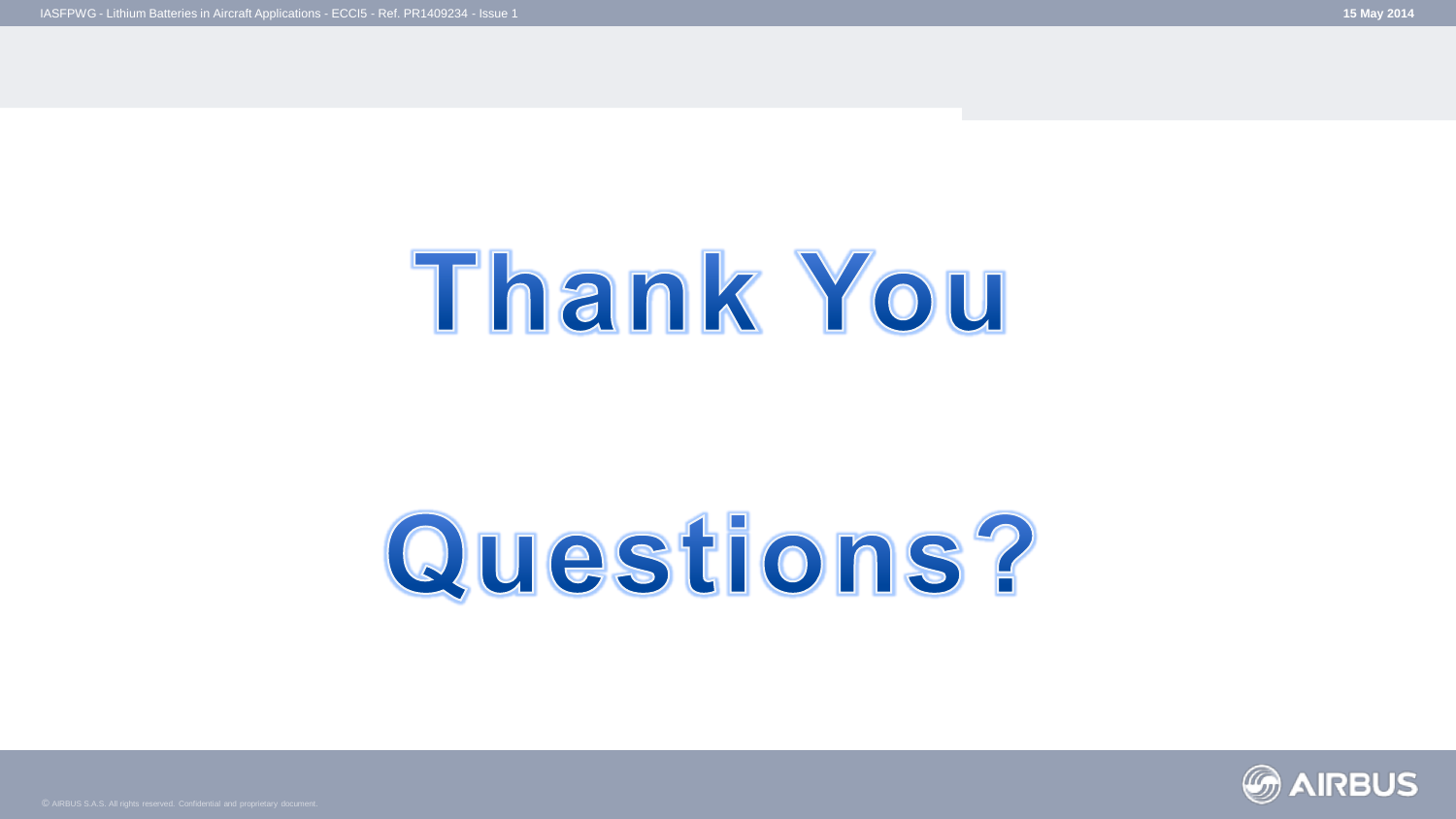© Airbus S.A.S. All rights reserved. Confidential and proprietary document. This document and all information contained herein is the sole property of AIRBUS. No intellectual property rights are granted by the delivery of its content. This document shall not be reproduced or disclosed to a third party without the express written consent of AIRBUS S.A.S. This document and its content shall not be used for any purpose other than that for whic made herein do not constitute an offer. They are based on the mentioned assumptions and are expressed in good faith. Where the supporting grounds for these statements are not shown, AIRBUS S.A.S. will be pleased to explain AIRBUS, its logo, A300, A310, A318, A319, A320, A321, A330, A340, A350, A380, A400M are registered trademarks.